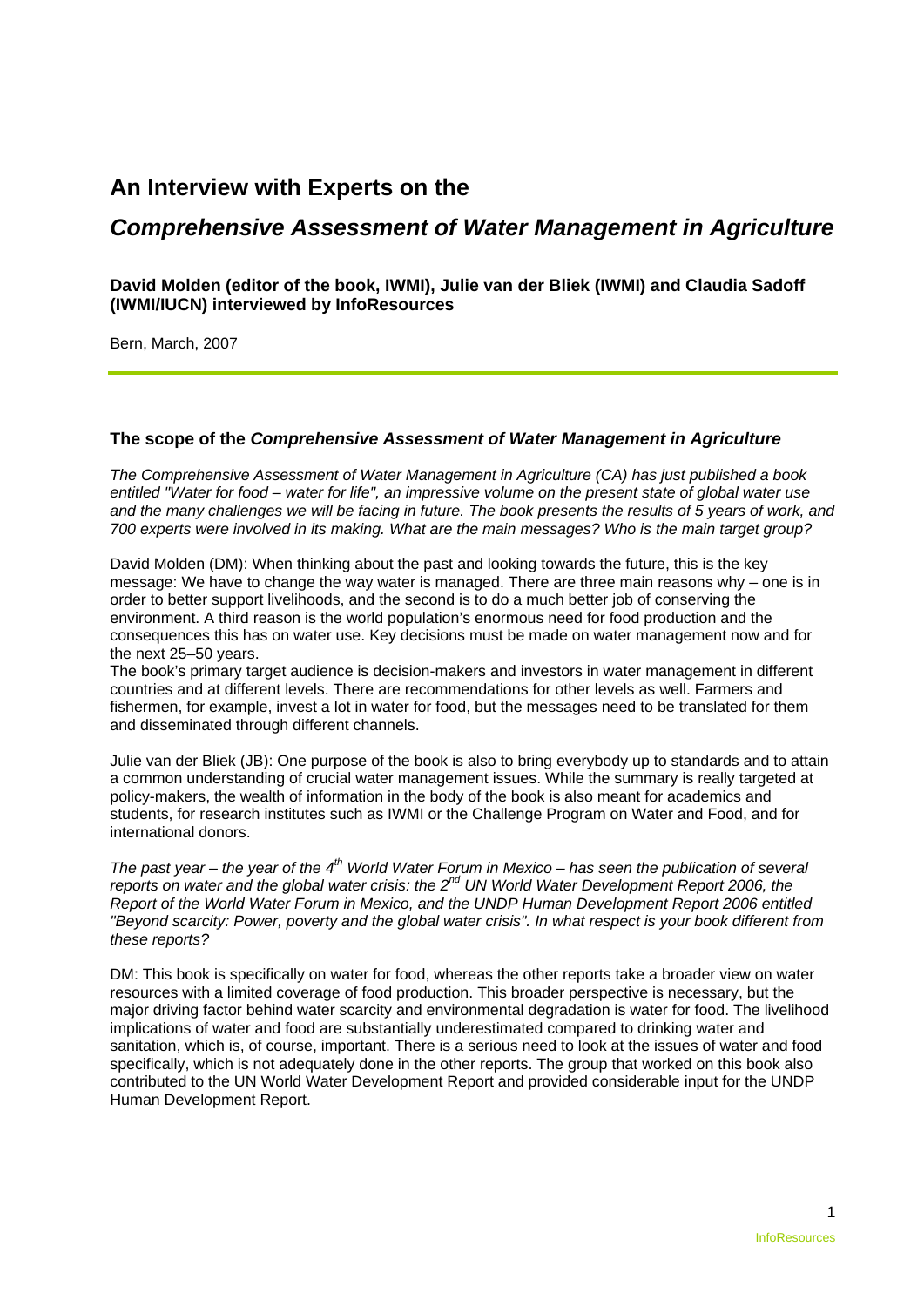# **Areas of conflict and the issue of power relations**

*According to Integrated Water Resource Management (IWRM), challenges in water management can no longer be approached from a sectoral perspective. Did you take account of water use in the other sectors, as well?* 

We looked at water for food from an integrated perspective, and all of our scenarios for the future consider the water needs of cities, industries, the environment and of course agriculture in an integrated manner. One of the interesting insights is that policies outside the water-for-food sector often have a great impact on water availability for food production. Reallocation of water from food production to other uses, especially to the cities, is an important issue, and there is a serious but silent conflict between water for food and water for the environment.

#### *How did you estimate the water needed for the environment?*

There is a separate CA report on environmental water stress which gives a rough estimate on a global scale of minimum flow requirements that was used in developing scenarios. However, we recognise the need for improved basin-by-basin and country-by-country estimates. Especially in regions where water is physically scarce and population pressure is high there is clearly not enough flow to sustain ecosystem functions. This is true for the basins of rivers like the Yellow River, the Indus, but also the Colorado in the US and the Murray Darling in Australia. The phenomenon directly affects 700 million people around the globe and is by no means specific to the developing world. Furthermore, there are quite large "bread baskets" among the affected areas. The issue of negotiating water allocation taking into account environmental flows is becoming increasingly important.

## *Do we really know enough about the complex linkages between minimum flow and ecosystem services?*

No, we do not! There is a need for much more research. One of the crucial topics is environmental flows. Ecologists and hydrologists are jointly trying to understand how flow patterns affect the environment and how ecosystem services can be maintained at a reasonable level. The difficulty is to make the link between environmental and other uses in a river basin context, and determine what can be done in agriculture to release the necessary environmental flows and to negotiate these trade-offs. This is a complex task especially in river basins that are already overstressed. In these areas people have existing water rights, and reallocating the water means taking these rights away and giving them to somebody else.

#### *If you had to choose between diverting water to your rice paddy in order to feed your children or leaving it in the river in order to sustain the environment, what would your choice be?*

I would bring it to the rice paddies – that is the only choice for many smallholder farmers. But that is exactly where the conflict starts. If I do, fishermen downstream will no longer have the same choice.

#### *What options are there to solve this conflict and regulate water use?*

In a basin context it is important to take account the voices of different groups of people who have a stake in water. Fishermen and farmers for example do not necessarily communicate. We suggest that platforms be set up where people can communicate. However, that alone will not do. Governments must be supportive in policy negotiation, and more baseline information is needed in order to better understand the trade-offs.

#### *But negotiations are a matter of power. The world we live in is not ideal, some people are more powerful than others. How can they be prevented from taking all water for themselves?*

The question of power makes everything more complex. Sometimes outsiders can step in and try to equalise the game by pointing out these issues. Bringing in governments or launching a political debate helps, as well, but it will often require some serious coalition building to balance such power.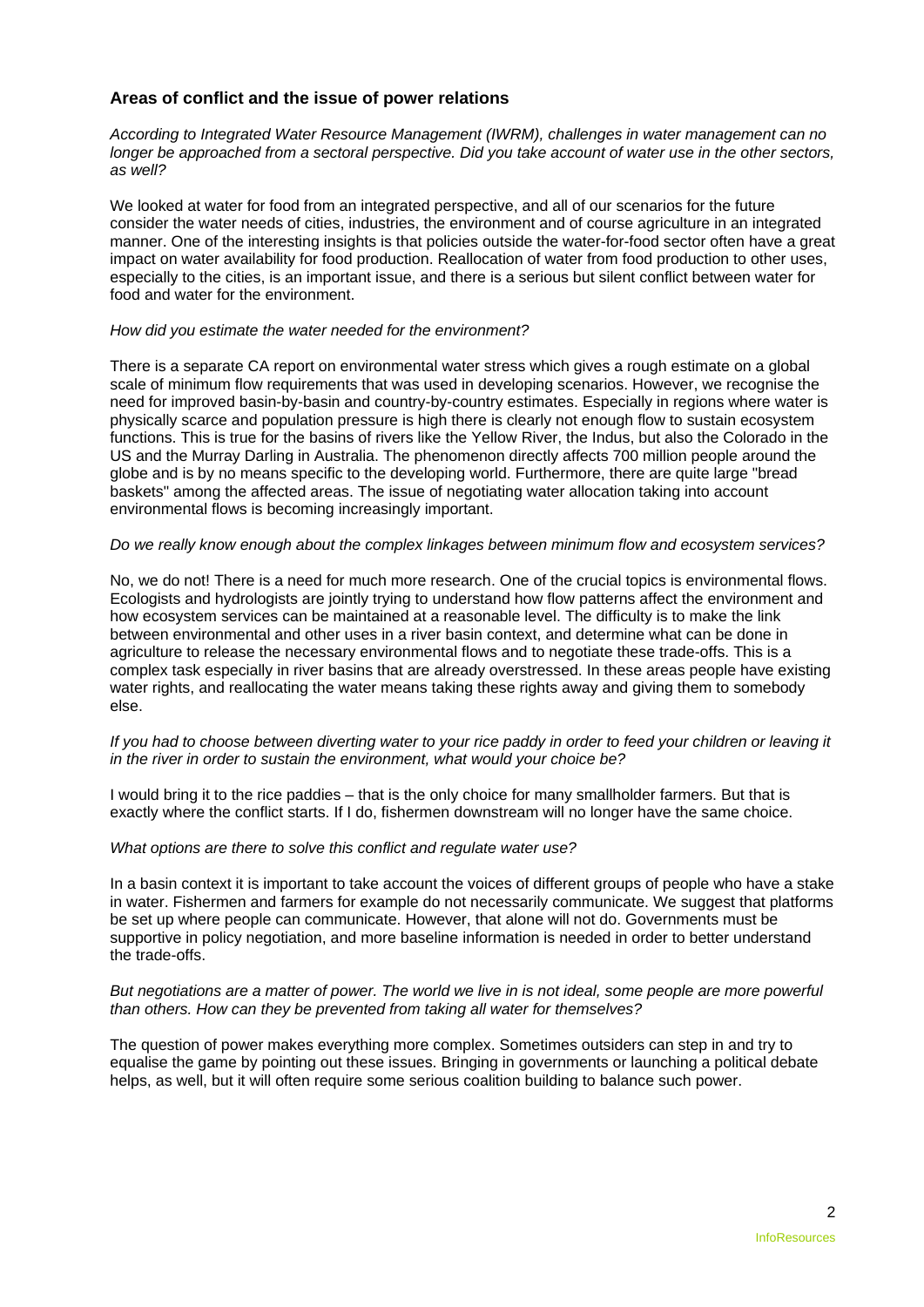## *Is it really only power? Is it not crucial also to discuss the aspect of values?*

In water for food it was traditionally the value of the crops that reflected the value of water. Today people have begun to take into consideration the value of water in providing for different ecosystem services and this no longer consists only of the economic value. It can include cultural values and values attributed to groundwater recharge, fisheries, or biodiversity. But there are differences in how people value these services.

Claudia Sadoff (CS): If you consider nothing but the economic value, things can look rather distorted. One of the highest economic returns of water in the US is found in Las Vegas (tourism, gambling). Nonetheless, economics is one way of rationalising the use of a scarce resource and reaching a more effective use.

## *Does this mean that sorting out water use and allocation can be left to the economists?*

CS: Absolutely not, especially in view of the fact that the global agricultural market is incredibly distorted. Simple changes in the subsidy systems can give completely new signals to the producers and shift water allocation to activities that produce higher gains under the changed subsidy system.

*So the challenge is how to introduce sensible subsidies that set the signals in the right direction?* 

CS: This is where the politicians come in. But their decisions can be influenced by the work of scientists like those who worked on the Comprehensive Assessment.

JB: Much has to do with information, as well. Many people simply fail to realise how much water it takes to grow our daily food. Market distortions and international trade agreements do not consider the water aspect appropriately. But if the relevant information is provided and the impact of agriculture on the water cycle explained it may be taken into account in the future. This is an essential function of the book – to bring this information to the right people. If people start thinking differently about water, change can happen.

# **Drivers of change in water use**

*Recently climate change and the potential of biofuels and their effect on carbon emissions have been the subject of public debate. Did you consider that in your scenarios of future water use?* 

DM: We did carry out some studies focusing on India and China – countries that on the average are already experiencing physical water scarcity - there would not be enough water to grow the amount of biofuel crops they would require. Of course this discussion is also highly political and related to trade and national self-sufficiency in energy supply.

#### *After 5 years with the CA, what was the most striking surprise for you?*

The biggest surprise came from our livestock colleagues. Initially we did not have a chapter on livestock, but then we realised how much water is needed for meat production, and after all, livestock is extremely important for livelihoods in sub-Saharan Africa. So the first message was that if you look only at the environmental angle, you will miss many livelihood values that livestock has. Animals in Ethiopia are like a walking bank account, a way to cope with drought, they are more than just beef – there is the ploughing, the transport power and some other values which we realised were totally underestimated. Then we became more interested and began to examine livestock practices and look for ways to increase the value per unit of water and to save more water in livestock production.

#### *So there is a need to differentiate between integrated livestock systems in semi-arid areas and industrialised meat production in developed countries?*

Yes. That is the real issue – the water issue of corn-fed cattle that use so much water is completely different than the set of issues around grazing goats in Africa.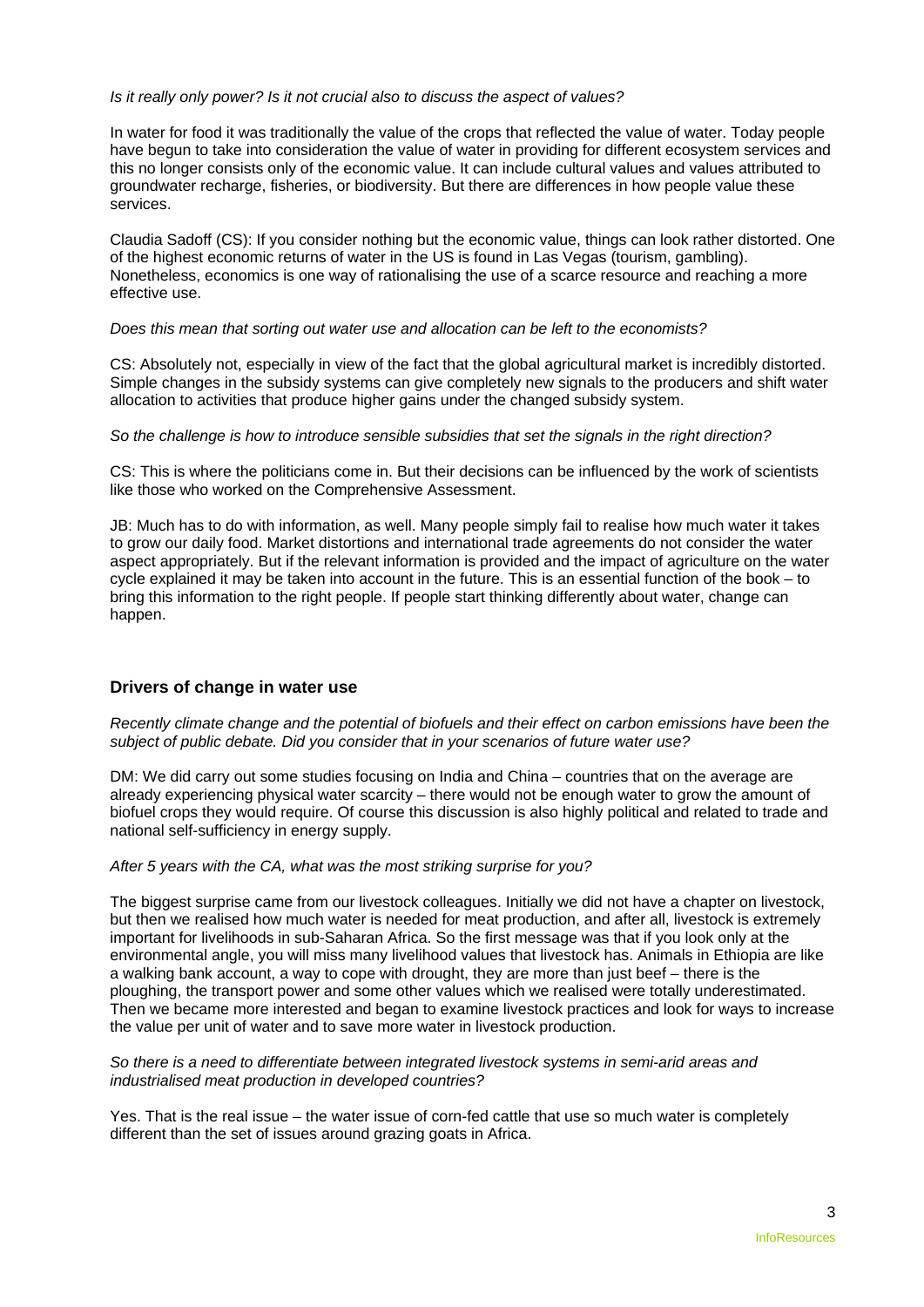## *Livestock and meat production brings us to food diets. Can we influence water demand by what we eat?*

Yes, you are absolutely right, diets do influence water use. Just think about how much water it takes to produce what you eat. It is not just the growing of our food that uses water – around 40% of the total amount required for production actually goes lost somewhere between the farm and the fork. Some of it is even wasted right in our own house – just think of what we throw away. So the goal is to save water both on the farms and along the whole food chain.

Another insight that took us by surprise (of course we are water management specialists and normally focus mainly on water) is that the main influence on water consumption is exerted by everything else around water, and that these are the things that can make the big difference: the diets, biofuels, trade, and the subsidies.

CS: It is the combination of the shift in diets and the increasing production of biofuels that will make the situation even more critical.

#### Let us then have a closer look at the drivers of change in water use. The ecosystem assessment *distinguished between direct and indirect drivers. Are the indirect drivers the most important ones?*

DM: Considering the impact on water resources, yes. Water managers often respond only to the direct drivers. For example, if cities require more water it must come out of agriculture, farmers must save water and we can provide the technologies and practices to do so. But we always risk forgetting the big picture. It takes a thorough understanding to determine what is of real importance and how to influence that rather than just responding to a current or local constraint.

# **Pathways for more efficient water use: The new focus on rainfed areas**

#### *Changing consumption patterns is something that each individual can do, especially in the developed world.*

*In the Comprehensive Assessment the improvement of productivity, especially water productivity in rainfed areas, is identified as one very promising solution. Today there are some signals that production can only be increased and poverty reduced if land is aggregated into bigger farms. Will smallholders loose out when we take into account the recommendations of the Assessment?* 

Undernourishment and income generation are critical concerns, especially in sub-Saharan Africa. The problem is how to kick-start development and economic growth through agriculture, which is often the main economic activity of 80% of the population. Diversification into other jobs or an increase in farm size are some of the possibilities for the future, but for many smallholders rainfed agriculture is the only option in the short term. Irrigation was a big driver of development in India or China, but the majority of the rural poor depend on rainfed agriculture. There could be a possibility to double irrigated area in sub-Saharan Africa using larger scale irrigation, but it is very difficult to reach the rural poor quickly using this strategy alone, because the irrigated area is so small now that doubling only means a small increase. It is therefore important to look at rainfed agriculture, where water management and soil and water conservation can have an important impact. In many semi-arid areas there is enough rain throughout the year, but its distribution is not ideal for crop growth. One way of reducing the risk of drought is to store some water for supplemental irrigation during dry spells. Another method is to use a minimal amount of fertilizer to boost crop establishment and maintain soil fertility. We think there is an unexplored potential for upgrading rainfed agriculture, provided that it is done in an integrated way. However, no investment will work by itself, it always needs to be integrated with the markets. This is one of the important messages in this report. People usually think about water and agriculture in terms of large-scale irrigation and water storage, which is important, as well; but small-scale actions on rainfed land can help people overcome dry spells and be a lot more productive.

### *In semi-arid areas rain is unpredictable. Risk will always be high, and the yield gap exists precisely because of this risk.*

Water storage – which, of course, has a cost – is a way of managing risk. Water can be stored directly in the soil through water harvesting, or in small-scale surface tanks. Underground water storage is difficult in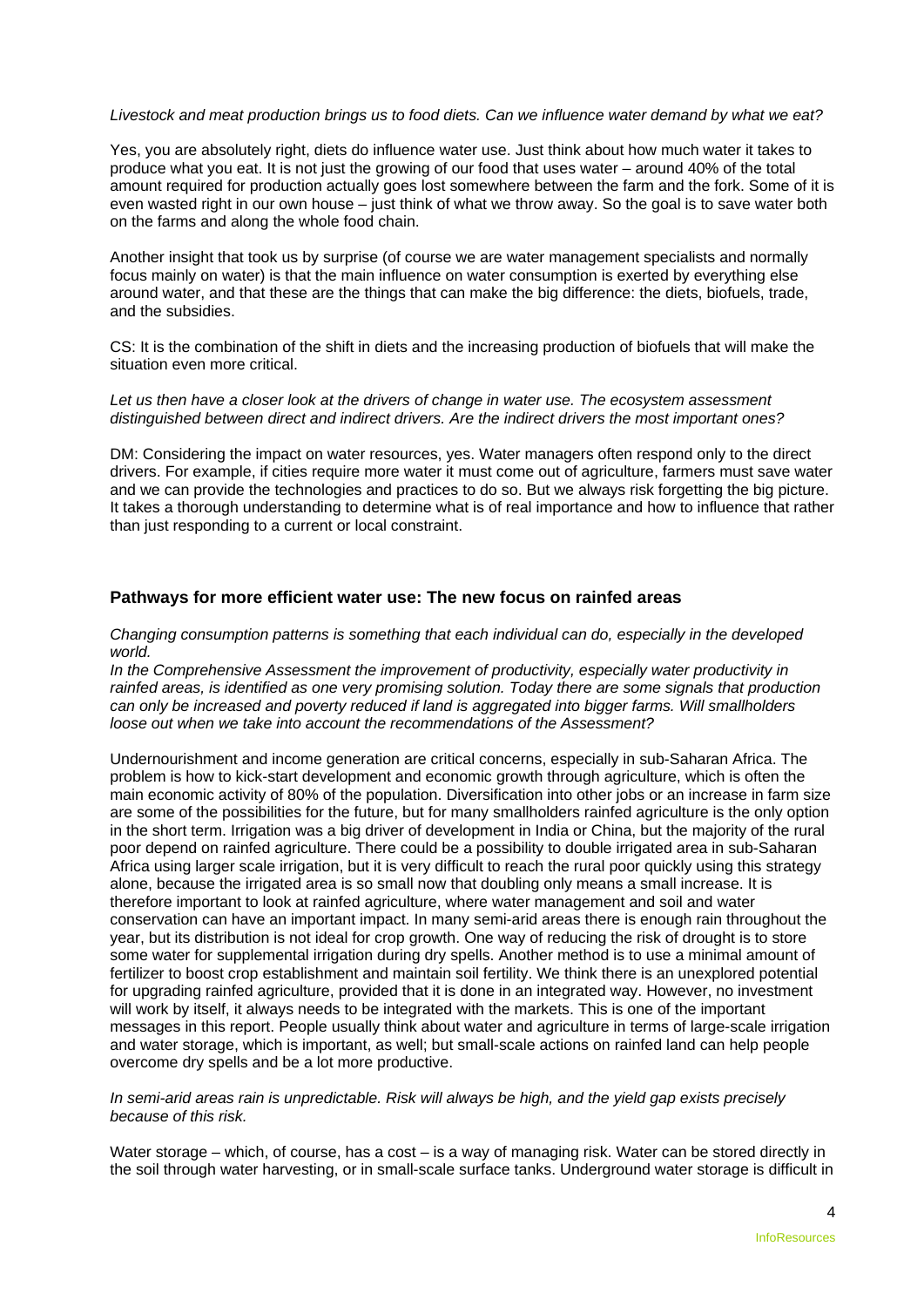sub-Saharan Africa. In some places it is possible, but Africa lacks the well-developed alluvial fans and the groundwater potential found in Asia for example.

CS: An important factor related to rural development is the sequencing and scale of activities. There is a new readiness to revisit integrated area development. Increasing farm size is not the only way to reach an economic scale that enables farmers to access irrigation or markets. One alternative is for small farmers to cluster spatially, in order to reach a critical mass. However, they also need market infrastructure, such as roads by which they can reach the markets. Without road access it is not possible to produce for the market. Storage is another issue in areas with high rainfall variability: usually the year is not bad everywhere, so even in years when harvests are poor, some farmers will have crops to sell. Food fluctuations can be smoothed by storing this produce for trade between surplus and deficit regions, of for sale in the next season. Roads and grain silos can help reduce risk, but these measures require regional planning and are beyond the influence of individuals. This example shows that we need to broaden our scope – when you are thinking of ways to increase water efficiency, you do not necessarily think of roads.

*In the seventies there was already a strong emphasis on integrated rural development. Time revealed ambivalent results.* 

Yes, but most often these programmes were externally imposed and centrally planned without involving the local people and without taking into account their livelihood needs, values and preferences. If we consult the local population, if we understand ecosystem functions and the social structure, and if we know the priorities of the local people, rural area development can be achieved to the benefit of the local people as well as the environment.

#### *Infrastructure is quite expensive. What is the cost-benefit ratio of such investments – can improved rainfed farming alone pay the costs?*

No, probably not. Some level of public investment in infrastructure is likely to be a prerequisite for moving away from subsistence agriculture and providing the security necessary for people to invest in commercial activities – which, in turn, is necessary for rural development. Most macro-economic planning models consistently underestimate the returns to agriculture. Their estimates are based on average years, but given the fluctuations in rainfall, reality rarely corresponds to these conditions. The cost-benefit ratio of this type of investment is much more favourable than our models had led us to believe, because rainfall variability and the resulting constant shocks to the economy are not routinely considered.

#### W*hat about the externalities of these investments and the extensive production systems? Often the impact on the environment is not taken into account in economic analyses.*

DM: Newer models try to take account of externalities, and it is also possible to design agriculture and water systems in a way so that impact on the environment is minimised. However, the notion of ecosystem services brings other dimensions into the design of irrigation systems, without necessarily making them more expensive. These need more exploration.

### *We would like to take up this keyword: valuation of ecosystem services. Setting up schemes for payment of ecosystem services (PES) is a challenging task, and transaction costs for PES schemes are usually fairly high.*

CS: The concept of PES is extremely important, and the idea that upstream water managers are providing a service to downstream water users has to become part of our thinking. Any development in a river basin has to look across the basin and recognise that there are costs in one place that produce values in another, and look for ways to balance those. But PES is also very site-specific and harbours cultural difficulties. When paying for environmental services you may never really know what you get. Usually you would be investing in land-use changes, expecting that this will raise the amount of water available to you. But afforestation in the upper watersheds may actually reduce the amount of water available downstream. PES can involve many individuals and therefore be difficult to monitor, and not every social structure is equally well-suited. PES mechanisms are difficult to develop, but the concept of compensation for ecosystem services should be reflected in all river basin management planning.

DM: An important advantage of PES schemes is that they initiate negotiations that would otherwise not take place, for example between fishermen and farmers over irrigation, or between farmers and cities over water allocation.